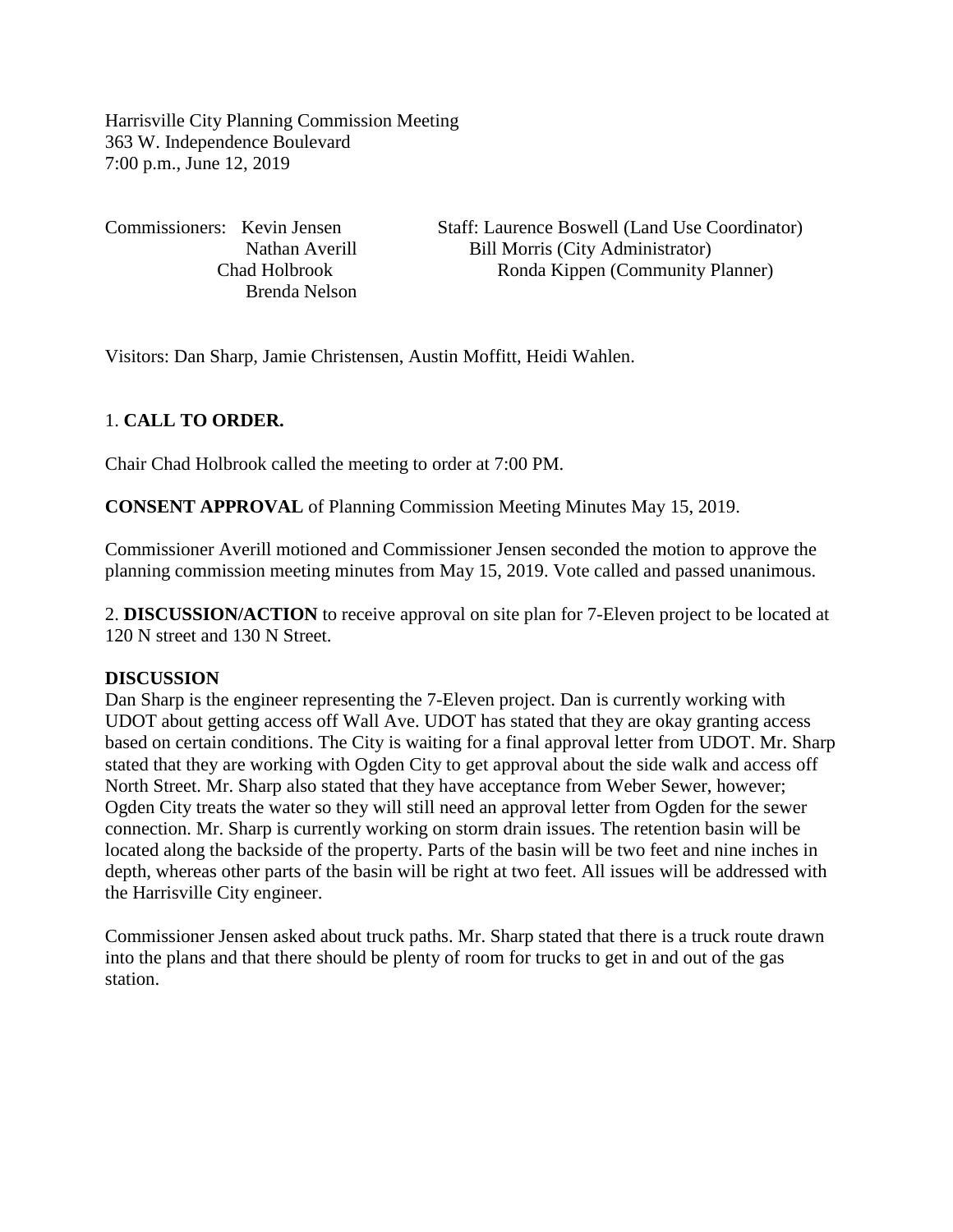Mr. Morris stated that this development should help mitigate storm drain issues on that property, and adjacent properties, including the liquor store.

Commissioner Averill asked about handicap stalls. Mr. Morriss stated that they just need one on site.

# **MOTION**

Commissioner Jensen motions and Commissioner Averill seconds to approve the site plan for 7- Eleven to be located at 120 N street and 130 N Street contingent of the requirements of the engineer's memo and the municipal code. Vote called and passed unanimous.

3. **DISCUSSION/ACTION** on conditional use permit for a salon business to be located at the residential home of Jamie Christensen at 252 E 1500 N.

### **DISCUSSION**

Jamie Christensen is requesting to open up a business out of her home. Her business will entail microneedling, and other cosmetic services. She will have one client at a time and plans on working about two days out of the week, usually Mondays and Fridays, and sometimes Saturdays.

Commissioner Nelson asked about times of operation.

Jamie stated that she will operate between 11:00 am and 7:00 pm.

Commissioner Averill asked if any of the chemicals used will cause a nuisance for the neighbors.

Jamie stated that the chemicals used come in a pill form that she keeps inside the home. She also stated that she has a first aid kit handy if anything goes wrong, and that all needs used for clients are a one-time use and disposable. The pills she uses are self-neutralizing, so it's safe for the clients.

Mr. Morris reads the municipal code 11.10.020.9 about the rules of running a home occupation. Mr. Morris also states that the fire marshall will need to inspect the home and Jamie will need to provide a copy of her state license.

### **MOTION**

Commissioner Nelson motions and Commissioner Jensen seconds to approve the conditional use permit for a salon business to be located at the residential home of Jamie Christensen at 252 E 1500 N on the following conditions: That the business follows the regulations in the Harrisville Municipal code 11.10.020, Subsection 9. Vote called and passed unanimous.

4. **PUBLIC COMMENTS:** *"This is an opportunity to address the Planning commission regarding our concerns or ideas on land use issues. Comments are limited to three minutes. The*